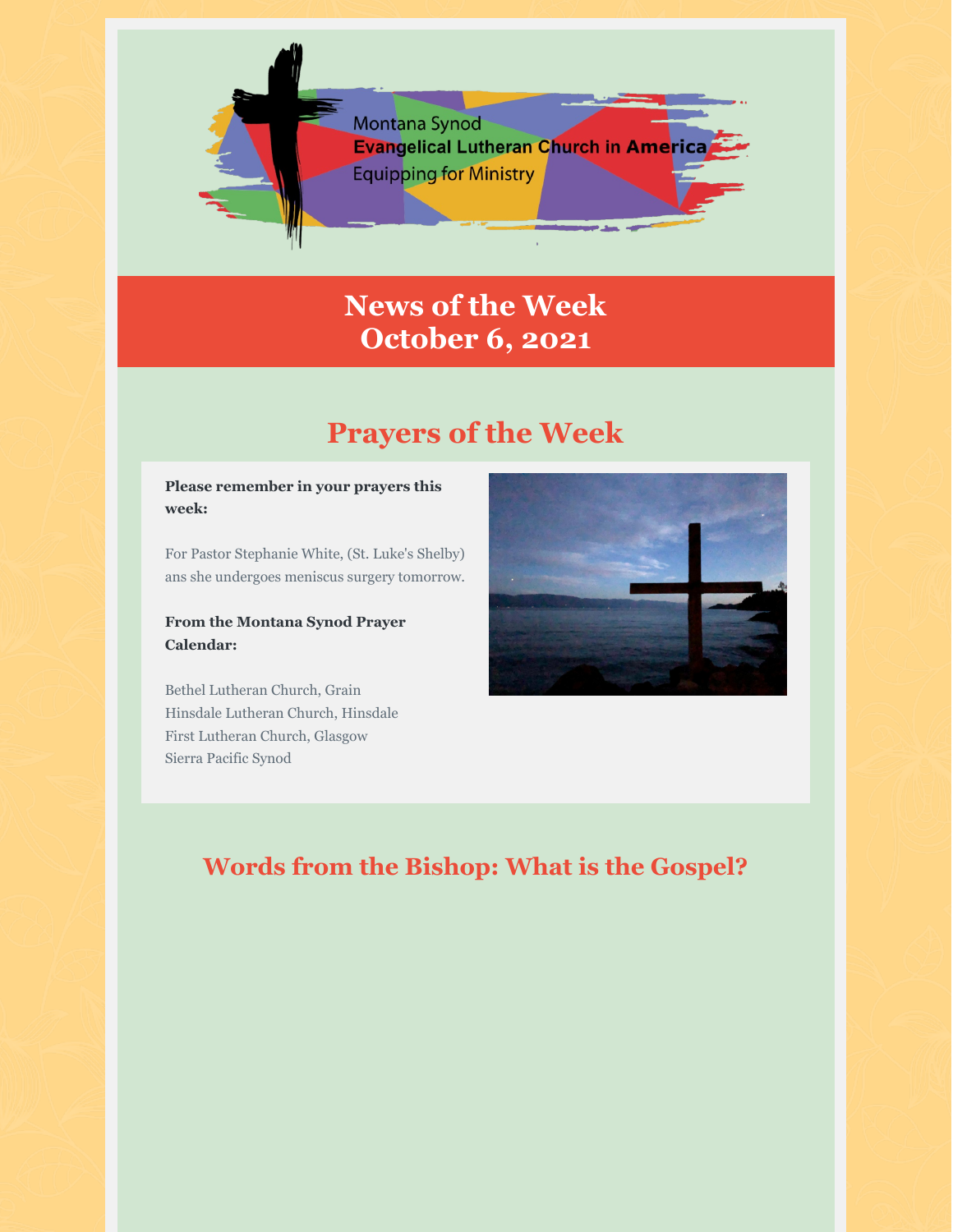what is the Sac, Will Rel w God - Transformed Fre (com) Gift of the at down the mean to be Church 2  $C$ ord =  $\frac{1}{2}$  =  $\frac{1}{2}$  =  $\frac{1}{2}$  =  $\frac{1}{2}$  =  $\frac{1}{2}$  =  $\frac{1}{2}$  =  $\frac{1}{2}$  =  $\frac{1}{2}$  =  $\frac{1}{2}$  =  $\frac{1}{2}$  =  $\frac{1}{2}$  =  $\frac{1}{2}$  =  $\frac{1}{2}$  =  $\frac{1}{2}$  =  $\frac{1}{2}$  =  $\frac{1}{2}$  =  $\frac{1}{2}$  =  $\frac{1}{2}$ following) Believer  $\sim$  of Cumm w/ God

### **Bishop's Convocation**

The Bishop's Convocation will be held online, November 3rd and 4th, from 9:30 to noon both days. Please mark your calendars as attendance at the Bishops Convocation is required for all rostered leaders.

### **Chico Pastoral Conference Cancellation**

Dearest Colleagues,

We are sorry to say that, for the third time, the Pastoral Retreat at Chico for the first week of November has been postponed. Due to the current surges within the state's hospitals, we do not feel it is appropriate to come together at this time.

We do plan to pursue a retreat at Chico the week after Easter next year, however we are currently striving to learn how to live with Covid.

**Please remember to cancel or move your reservations to the week after Easter next year!**

## **As of October 4th the Synod Staff will begin traveling for essential reasons only.**

**Also, masks are required in the Synod office and we ask that if you plan to come into the building for longer than a drop off, that you are vaccinated.**